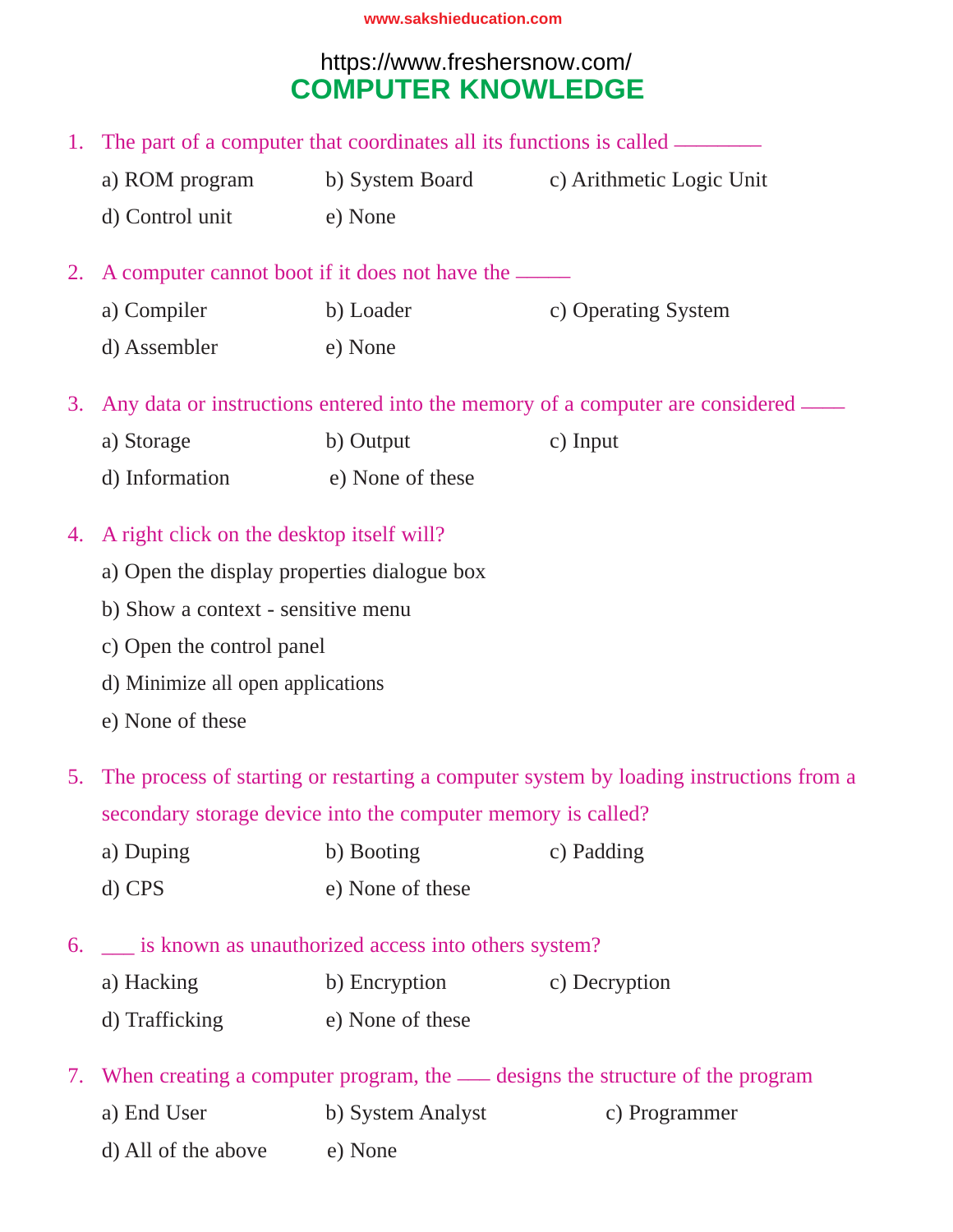- 8. Which commands divident these *live we been being to which commands* divident the surface of the sector and assign a unique address to each one?
	- a) Ver b) Format c) Fat d) Chkdsk e) None of these
- 9. When you turn on the computer, the boot routine will perform this test:
	- a) RAM test b) Disk drive test c) Memory test d) Power on self test e) None
- 10. Which of the following peripheral devices displays information to a user?
	- a) Monitor b) Keyboard c) Secondary Storage Devices d) Secondary Storage Media e) None of these

### 11. Band width refers to:

- a) The cost of the cable required to implement a WAN
- b) The cost of the cable required to implement a LAN
- c) The amount of information a peer-to-peer network can store
- d) The amount of information a communication medium can transfer in a given amount
- of time

e) None of these

### 12. If the computer keeps rebooting itself, it is likely that:

- a) It is effected with virus
- b) It does not have enough memory
- c) There is no printer
- d) There has been a sudden power rise
- e) It needs a CD-ROM

### 13. Devices that enter information and let you communicate with the computer are called:

- a) Software b) Output Devices c) Hardware
- d) Input Devices e) Input / Output Devices

#### 14. An integrated circuit is  $\equiv$

- a) A complicated circuit
- b) An integrating device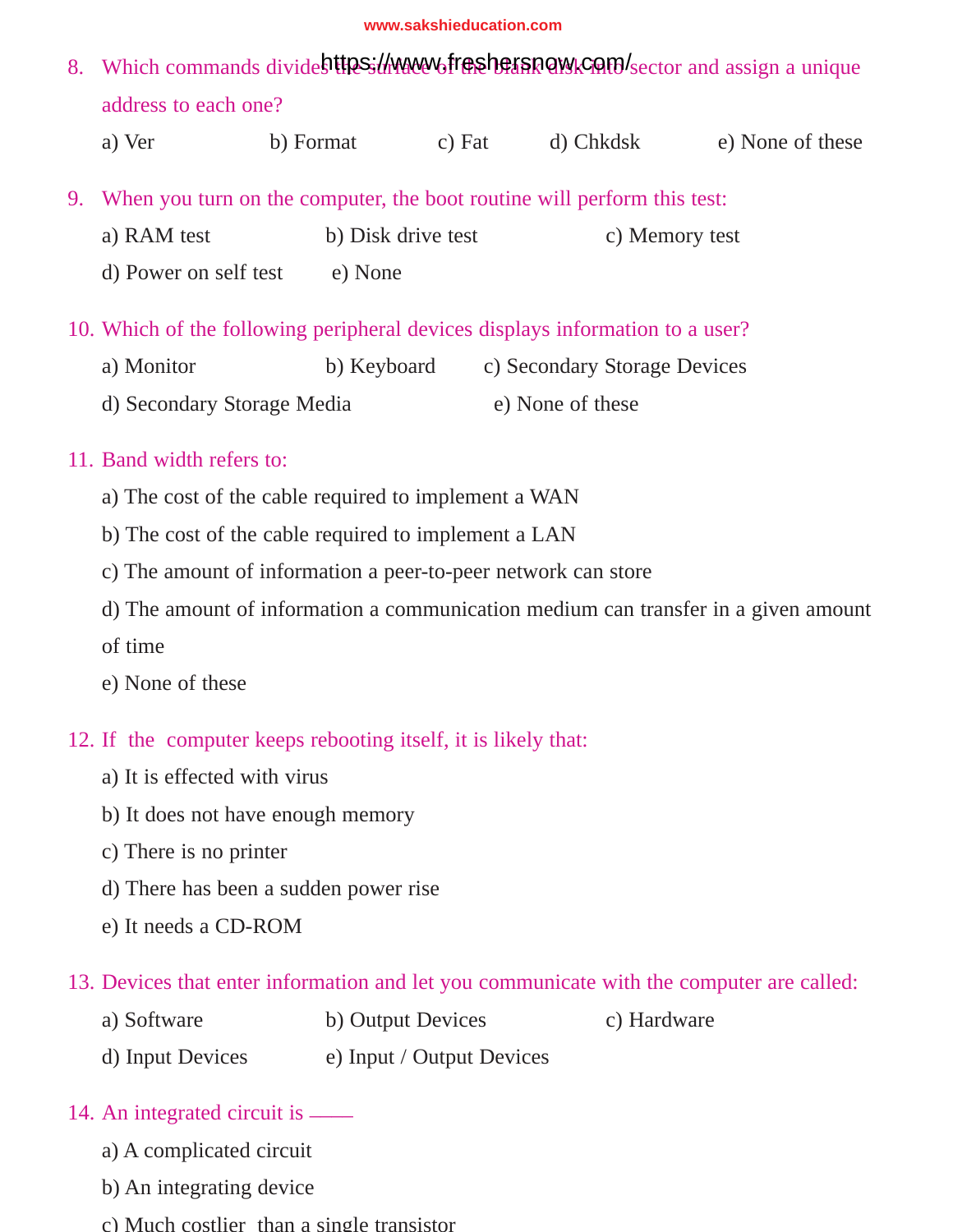|                                                              | d) Fabricated on a tiny shitter : https://www.freshersnow.com/<br>e) None of the above |                    |                       |                                                 |  |  |  |  |
|--------------------------------------------------------------|----------------------------------------------------------------------------------------|--------------------|-----------------------|-------------------------------------------------|--|--|--|--|
| 15. The computer connected to a LAN (Local Area Network) can |                                                                                        |                    |                       |                                                 |  |  |  |  |
|                                                              | a) Run Faster                                                                          |                    | b) Go Online          |                                                 |  |  |  |  |
|                                                              | c) Share information and/or share peripheral equipment                                 |                    |                       |                                                 |  |  |  |  |
|                                                              | $d) E - Mail$                                                                          |                    | e) None of these      |                                                 |  |  |  |  |
|                                                              | 16. Which device can not be shared in network?                                         |                    |                       |                                                 |  |  |  |  |
|                                                              | a) Floppy                                                                              | b) Key board       | c) Computer           | d) Printer e) Hard Disk                         |  |  |  |  |
|                                                              | 17. A printer is a type of device used for —                                           |                    |                       |                                                 |  |  |  |  |
|                                                              | a) Input                                                                               | b) Word Processing |                       | c) Processing                                   |  |  |  |  |
|                                                              | d) Output                                                                              | e) None of these   |                       |                                                 |  |  |  |  |
|                                                              | 18. The basic goal of computer process is to convert data into —                       |                    |                       |                                                 |  |  |  |  |
|                                                              | a) Files                                                                               | b) Tables          |                       | c) Information                                  |  |  |  |  |
|                                                              | d) Graphs                                                                              | e) None of these   |                       |                                                 |  |  |  |  |
|                                                              | 19. The name that user gives to a document is referred to as _______                   |                    |                       |                                                 |  |  |  |  |
|                                                              | a) Document Name                                                                       | b) File Name       |                       | c) Name Given                                   |  |  |  |  |
|                                                              | d) Document Identity e) None                                                           |                    |                       |                                                 |  |  |  |  |
|                                                              | 20. The person who writes and tests computer program is called a <u>__</u>             |                    |                       |                                                 |  |  |  |  |
|                                                              | a) Programmer                                                                          |                    | b) Computer Scientist | c) Software Engineer                            |  |  |  |  |
|                                                              | d) Project Developer                                                                   | e) None            |                       |                                                 |  |  |  |  |
|                                                              | 21. DNS is the abbreviation of:                                                        |                    |                       |                                                 |  |  |  |  |
|                                                              | a) Domain Name Service                                                                 |                    |                       | b) Domain Name System c) Direct Network Service |  |  |  |  |
|                                                              | d) Direct Network System                                                               |                    | e) None of these      |                                                 |  |  |  |  |
|                                                              | 22. Which of the following is not true as regards primary storage?                     |                    |                       |                                                 |  |  |  |  |
|                                                              | a) It is a part of the CPU                                                             |                    |                       |                                                 |  |  |  |  |
|                                                              | b) It allows very fast access to data                                                  |                    |                       |                                                 |  |  |  |  |

c) It is relatively more expensive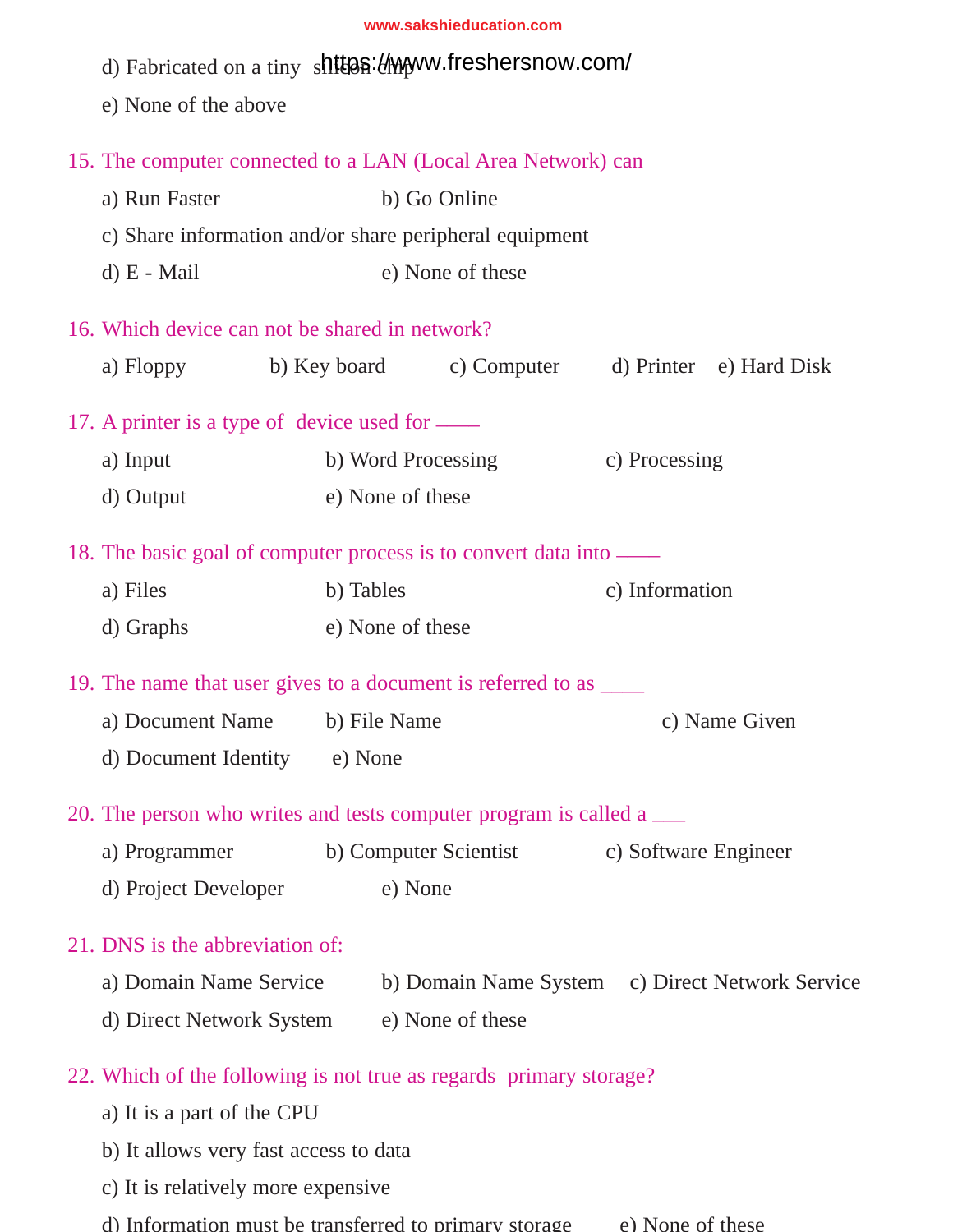## 23. Which of the following is the sill www.freshersom computer?

- a) Super Micro b) Super Conductor c) Micro Computer
- d) Super Computer e) Mega Frame

## 24. Which of the following isn't a type of computer facility?

| a) Decentralized | b) Centralized | c) Dedistributed |
|------------------|----------------|------------------|
| d) Distributed   | e) None        |                  |

## 25. Computer network is a?

- a) A distributed data processing system
- b) Multiple computers are linked together for the purpose of data communication and

resource sharing

- c) Both  $(A)$  &  $(B)$  are false
- d) Both  $(A) \& (B)$  are true
- e) None of these

## 26. Which of the following will be used for checking spelling?

| a) Dictionary Disk | b) Index Disk | c) Directory Disk |
|--------------------|---------------|-------------------|
|                    |               |                   |

d) None of these e) All the above

## 27. Internet Banking is an example of?

| a) Electronic Funds Transfer (EFT) |          | b) EDP (Electronic Data Processing) |
|------------------------------------|----------|-------------------------------------|
| c) EBCDIC                          | d) ASCII | e) None of these                    |

## 28. Anonymous FTP is?

- a) Internet file transfer protocol
- b) Protocol that requires password
- c) Not access to the files
- d) None e) All of the above

### 29. Archive is a?

- a) Backup storage
- b) Forward operation
- c) Drimary storage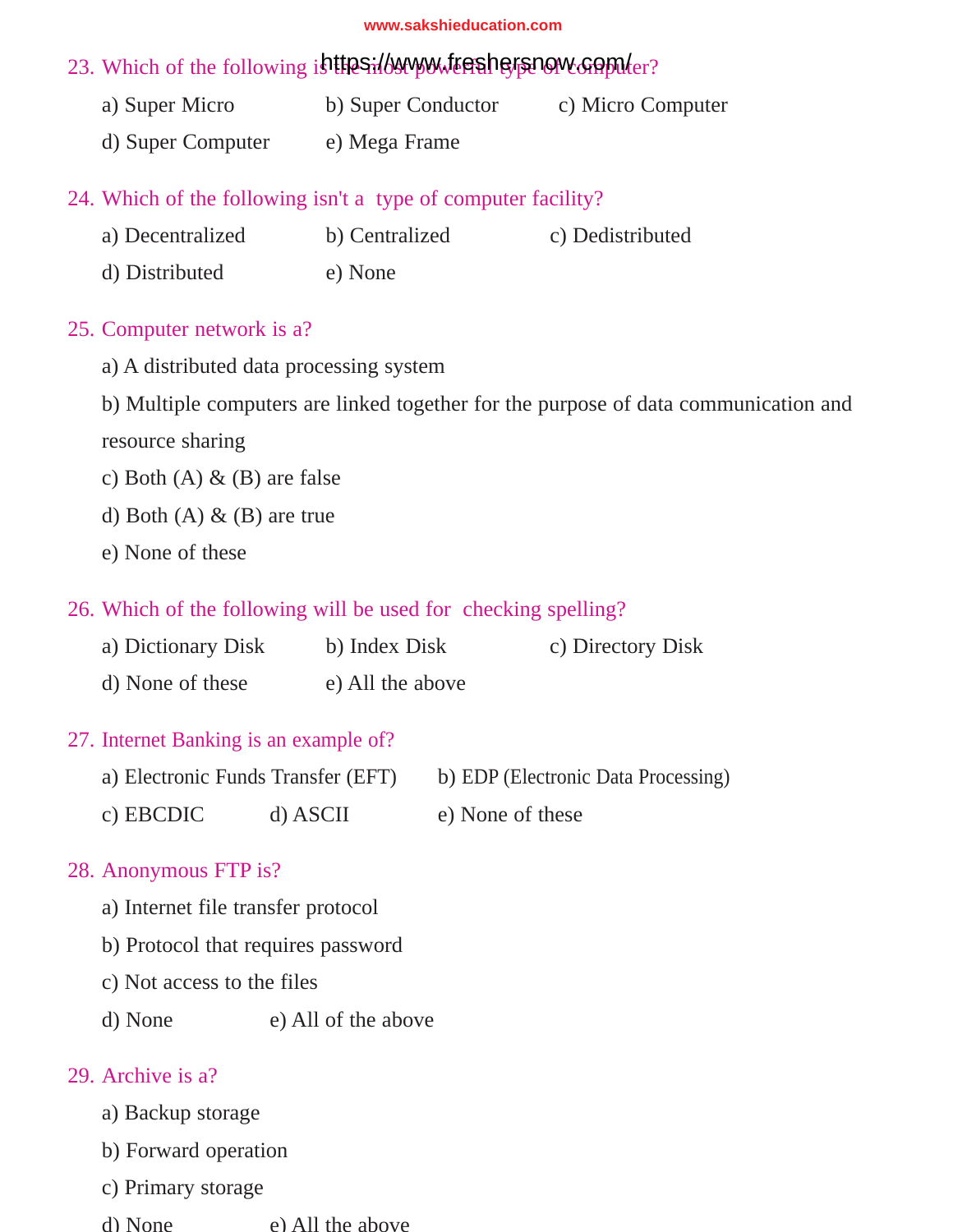| 30. CPU performs read/write the Sill MWW LIFES bein pownsom! |                                                                |                    |                  |                                |  |  |  |
|--------------------------------------------------------------|----------------------------------------------------------------|--------------------|------------------|--------------------------------|--|--|--|
| a) ROM                                                       |                                                                | b) PROM            | c) EPROM         |                                |  |  |  |
| d) RAM                                                       |                                                                | e) None of these   |                  |                                |  |  |  |
|                                                              | 31. BIOS is an abbreviation for?                               |                    |                  |                                |  |  |  |
|                                                              | a) Binary Input/Binary Output b) Binary synchronous            |                    |                  | c) Binary digit                |  |  |  |
| d) None of these                                             |                                                                | e) All the above   |                  |                                |  |  |  |
|                                                              |                                                                |                    |                  |                                |  |  |  |
|                                                              | 32. Most common channel used by networks today is?             |                    |                  |                                |  |  |  |
| a) Internet                                                  |                                                                | b) Telephone lines | c) Satellite     |                                |  |  |  |
| d) Mail                                                      |                                                                | e) None of these   |                  |                                |  |  |  |
|                                                              | 33. What is the product of data processing?                    |                    |                  |                                |  |  |  |
| a) Data                                                      | b) Information c) Software                                     |                    |                  | d) A computer e) None of these |  |  |  |
|                                                              | 34. A source program is the program written in which language? |                    |                  |                                |  |  |  |
|                                                              | a) English b) Symbolic c) High - level d) Machine              |                    |                  | e) None of these               |  |  |  |
|                                                              |                                                                |                    |                  |                                |  |  |  |
| 35. To be information, data must be?                         |                                                                |                    |                  |                                |  |  |  |
| a) factual                                                   | b) relevant c) news                                            |                    | d) All the above | e) None of these               |  |  |  |
|                                                              | 36. Thick - film ICs use _____ technique?                      |                    |                  |                                |  |  |  |
|                                                              | a) Screen Printing b) Cathode Sputtering                       |                    | c) Monolithic    |                                |  |  |  |
| d) Hybrid                                                    | e) None                                                        |                    |                  |                                |  |  |  |
|                                                              |                                                                |                    |                  |                                |  |  |  |
|                                                              | 37. A collection of Eight bits is called?                      |                    |                  |                                |  |  |  |
| a) Byte                                                      | b) Word                                                        | c) Record          | d) File          | e) None of these               |  |  |  |
|                                                              | 38. What is a microprocessor?                                  |                    |                  |                                |  |  |  |
|                                                              | a) Same as a micro computer                                    |                    |                  |                                |  |  |  |
|                                                              | b) A small piece of equipment                                  |                    |                  |                                |  |  |  |
|                                                              | c) A small device that controls other equipment                |                    |                  |                                |  |  |  |
|                                                              | d) A way of doing something fast                               |                    | e) None of these |                                |  |  |  |
|                                                              |                                                                |                    |                  |                                |  |  |  |

39. The microelectronics is the technology of?